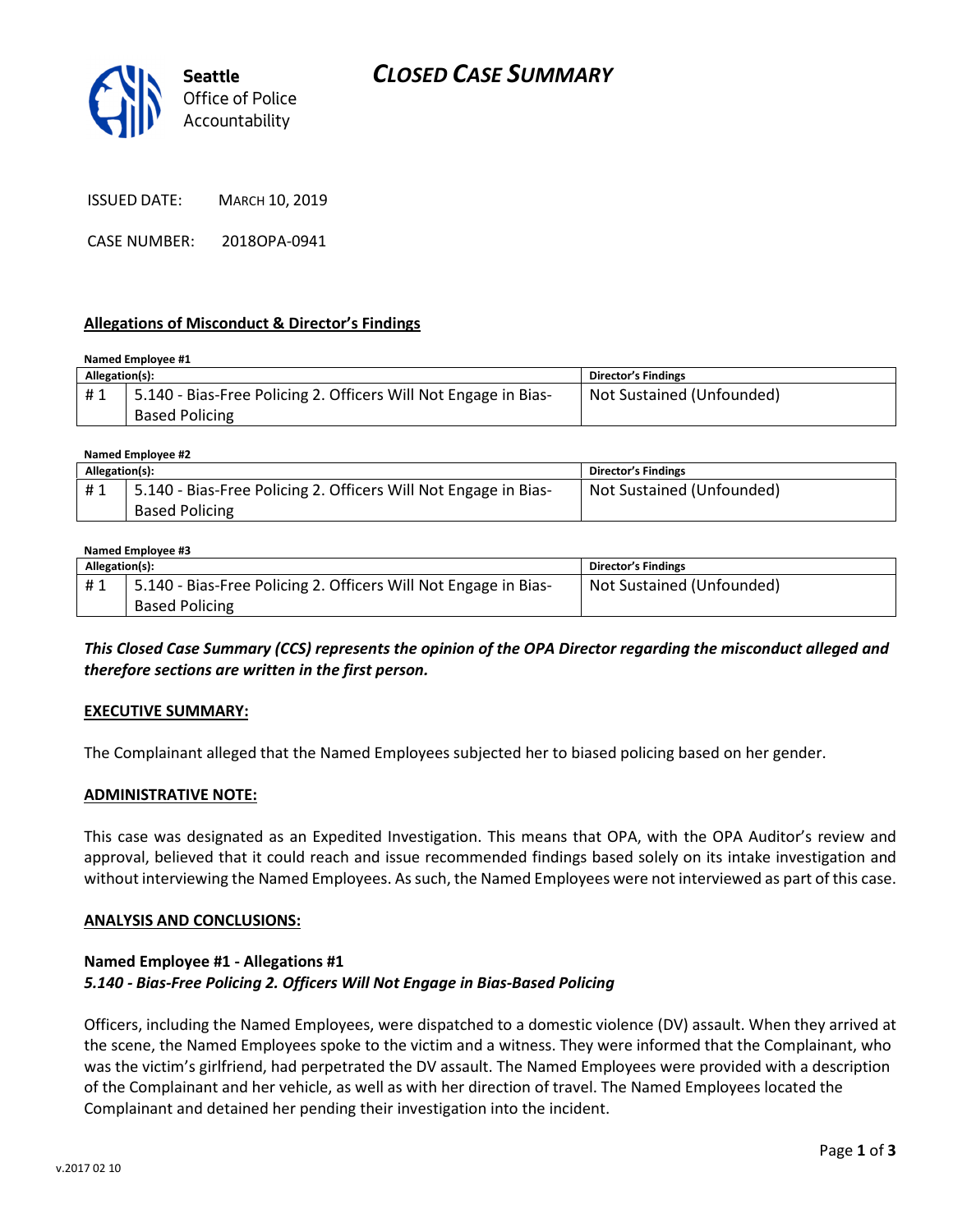



OPA CASE NUMBER: 2018OPA-0941

The Named Employees conducted a thorough investigation, which lasted around one hour. Ultimately, based on the evidence amassed during the investigation, the Complainant was determined to be the primary aggressor and the decision was made to place her under arrest. Notably, under SPD policy and Washington State law, once the Named Employees believed that the Complainant had perpetrated a DV assault, they were required to arrest her and did not have discretion in this regard. The Complainant's arrest was screened with and approved by a supervisor.

After her arrest, the Complainant asserted that she was arrested because the Named Employees were "sexist." In response to clarifying questions asked by the supervisor, the Complainant confirmed her belief that she was only arrested because she was a woman. She further requested that the supervisor initiate an OPA complaint, which he did. This investigation ensued.

SPD policy prohibits biased policing, which it defines as "the different treatment of any person by officers motivated by any characteristic of protected classes under state, federal, and local laws as well other discernible personal characteristics of an individual." (SPD Policy 5.140.) This includes different treatment based on the race of the subject. (See id.)

This incident and the Named Employees' response was fully captured on Department video. The video revealed that, through their investigation, the Named Employees determined that the totality of the evidence indicated that the Complainant was the primary aggressor in a DV assault and that there was probable cause supporting her arrest. From OPA's review of the evidence, this determination appears to have been supported by the information available to the Named Employees at the time. As such, the Complainant's conduct, not her gender, was the basis for the law enforcement action taken towards her. Moreover, and as discussed above, once the Complainant was determined to be the primary aggressor, her arrest was mandatory. As such, the Named Employees had to arrest her, regardless of her gender.

Ultimately, there is no evidentiary support for the allegation that the Named Employees engaged in biased policing. Accordingly, I recommend that this allegation be Not Sustained – Unfounded as against all of the Named Employees.

# Recommended Finding: Not Sustained (Unfounded)

# Named Employee #2 - Allegations #1 5.140 - Bias-Free Policing 2. Officers Will Not Engage in Bias-Based Policing

For the same reasons as stated above (see Named Employee #1, Allegation #1), I recommend that this allegation be Not Sustained – Unfounded.

Recommended Finding: Not Sustained (Unfounded)

## Named Employee #3 - Allegations #1 5.140 - Bias-Free Policing 2. Officers Will Not Engage in Bias-Based Policing

For the same reasons as stated above (see Named Employee #1, Allegation #1), I recommend that this allegation be Not Sustained – Unfounded.